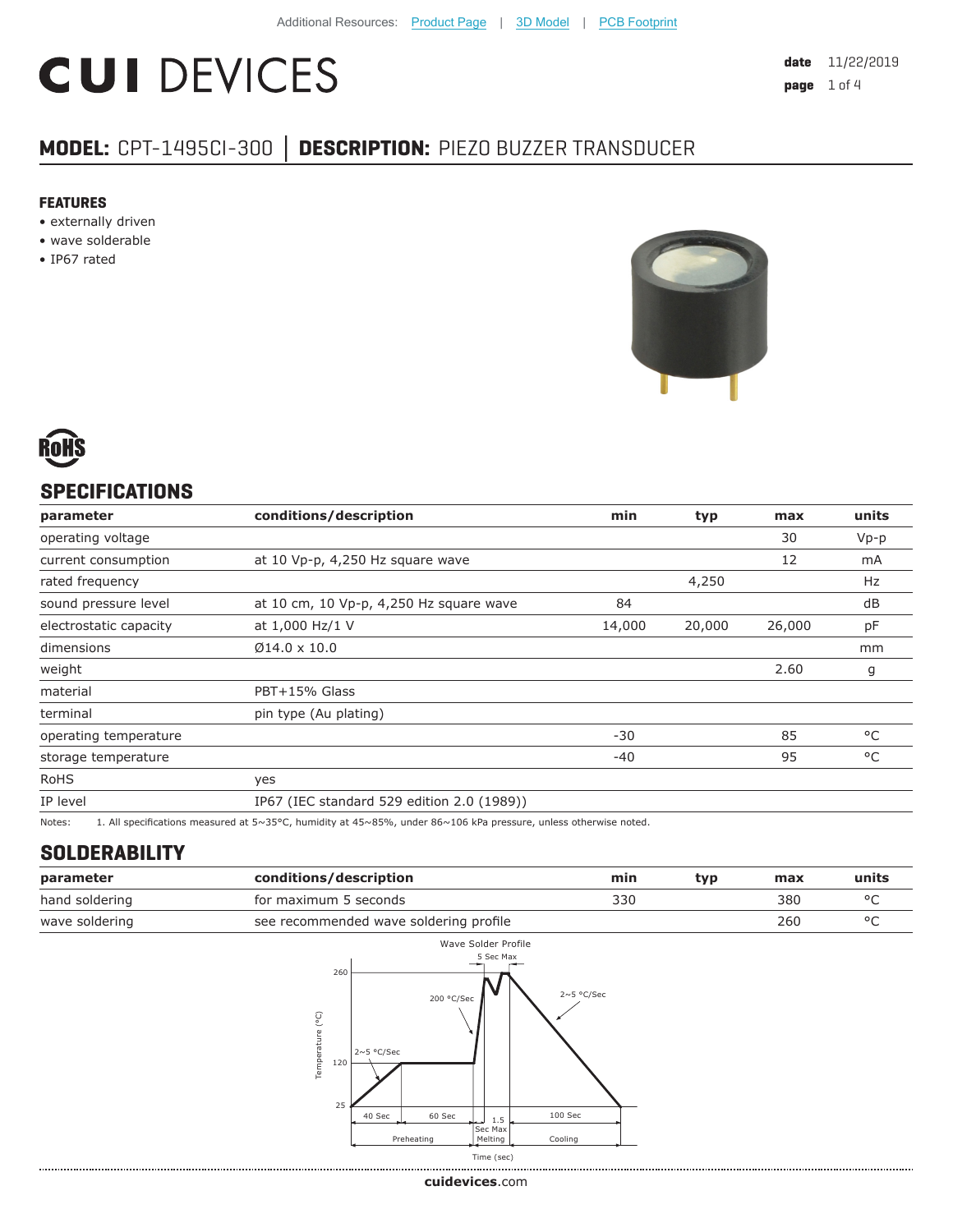#### **MECHANICAL DRAWING**

units: mm tolerance: ±0.5 mm



# **FREQUENCY RESPONSE CURVE**

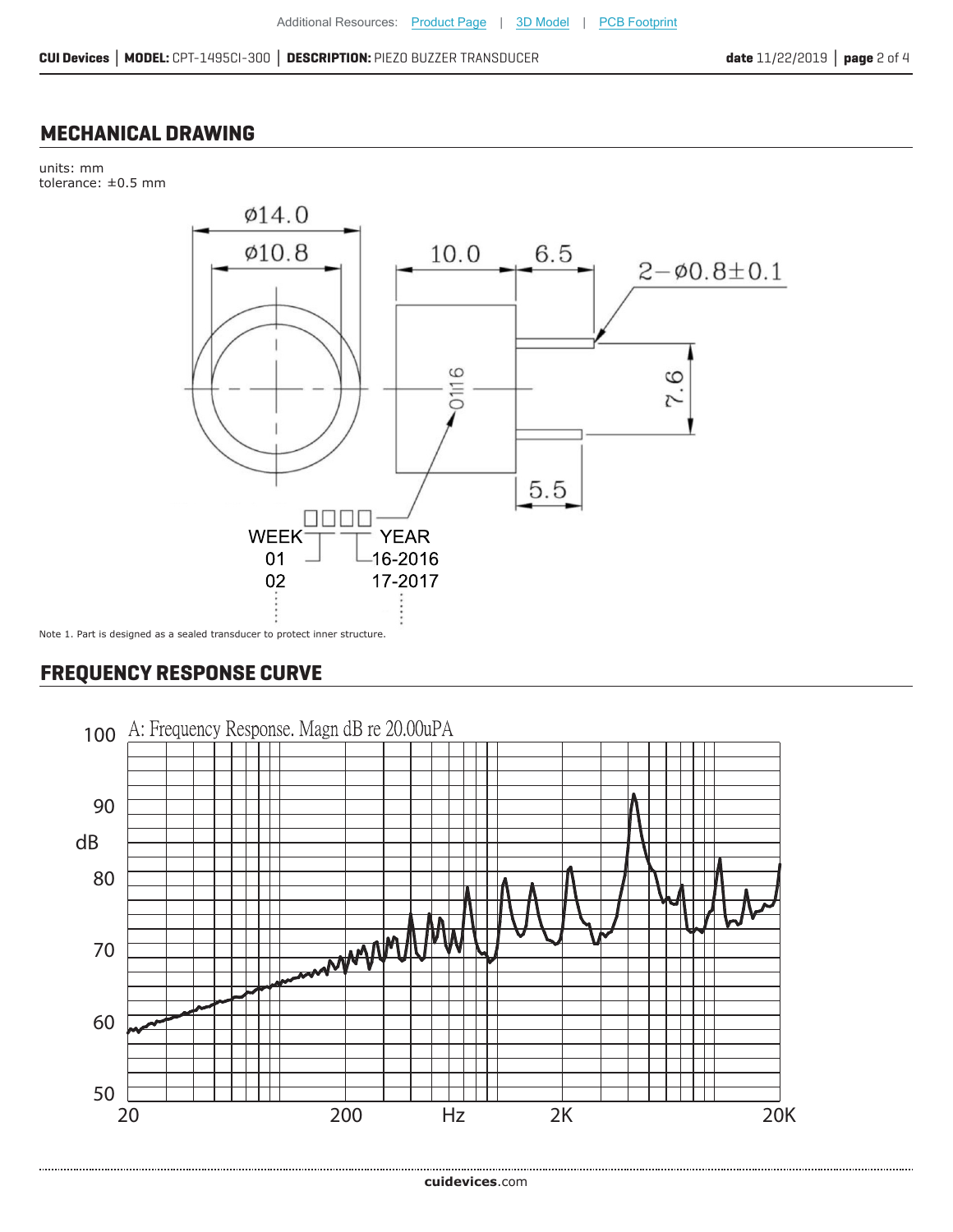# **PACKAGING**

units: mm

Carton Size: 230 x 230 x 270 mm Tray QTY: 100 pcs per tray Carton QTY: 1,000 pcs per carton





|                      | CUI Inc                         |  |  |
|----------------------|---------------------------------|--|--|
| <b>MADE IN CHINA</b> |                                 |  |  |
| Date:                | DD MM YY <b>RoHs Compliant</b>  |  |  |
| Quantity.            | XXXX Pcs                        |  |  |
| Model No.            | XXXXXXXXXX<br><b>XXXXXXXXXX</b> |  |  |
| Lot No.              | <b>XXXXXXXXXX</b>               |  |  |